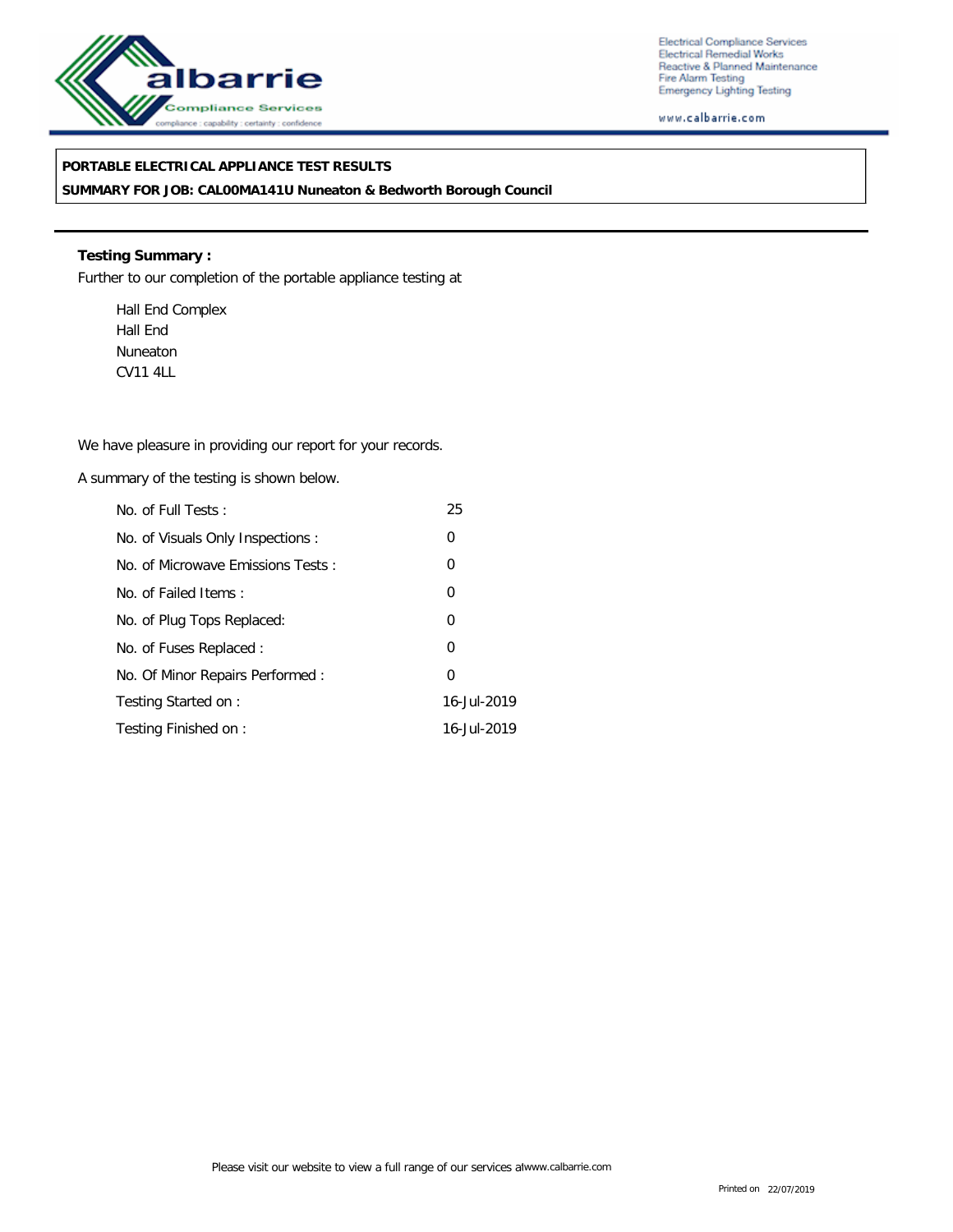

Electrical Compliance Services **Electrical Remedial Works** Reactive & Planned Maintenance Fire Alarm Testing **Emergency Lighting Testing** 

www.calbarrie.com

**PORTABLE ELECTRICAL APPLIANCE TEST RESULTS SUMMARY FOR JOB: CAL00MA141U Nuneaton & Bedworth Borough Council**

**Testing Summary :** Further to our completion of the portable appliance testing at

Hall End Complex Hall End Nuneaton CV11 4LL

We have pleasure in providing our report for your records.

A summary of the testing is shown below.

We trust that you have been pleased with the service you have received from us and would like to take this opportunity to let you know that as well as Portable Appliance Testing, we also specialise in Fixed Installation testing, Thermal Imaging, Fire Alarm testing, Emergency Lighting testing and Fire Extinguisher supply, service and testing.

In addition we currently offer Customers the opportunity to pre-arrange the next Portable Appliance Testing visit and fix the price per test at our current rates. A member of our sales team will contact you shortly to discuss this and any requirements you may have for our other services.

**Secure Web Access :**

You should have received an email from us granting you access to our secure web site to view your test results in detail. If you have not received this email and wish to do so, please do not hesitate to contact us.

**Service Quality :**

To enable us to monitor the level of service provided you should have received a customer feedback form attached to the aforementioned email, which we would appreciate you taking the time to complete.

Please return to the address shown on the feedback form for the attention of our Sales Manager or email it to

**info@calbarrie.com**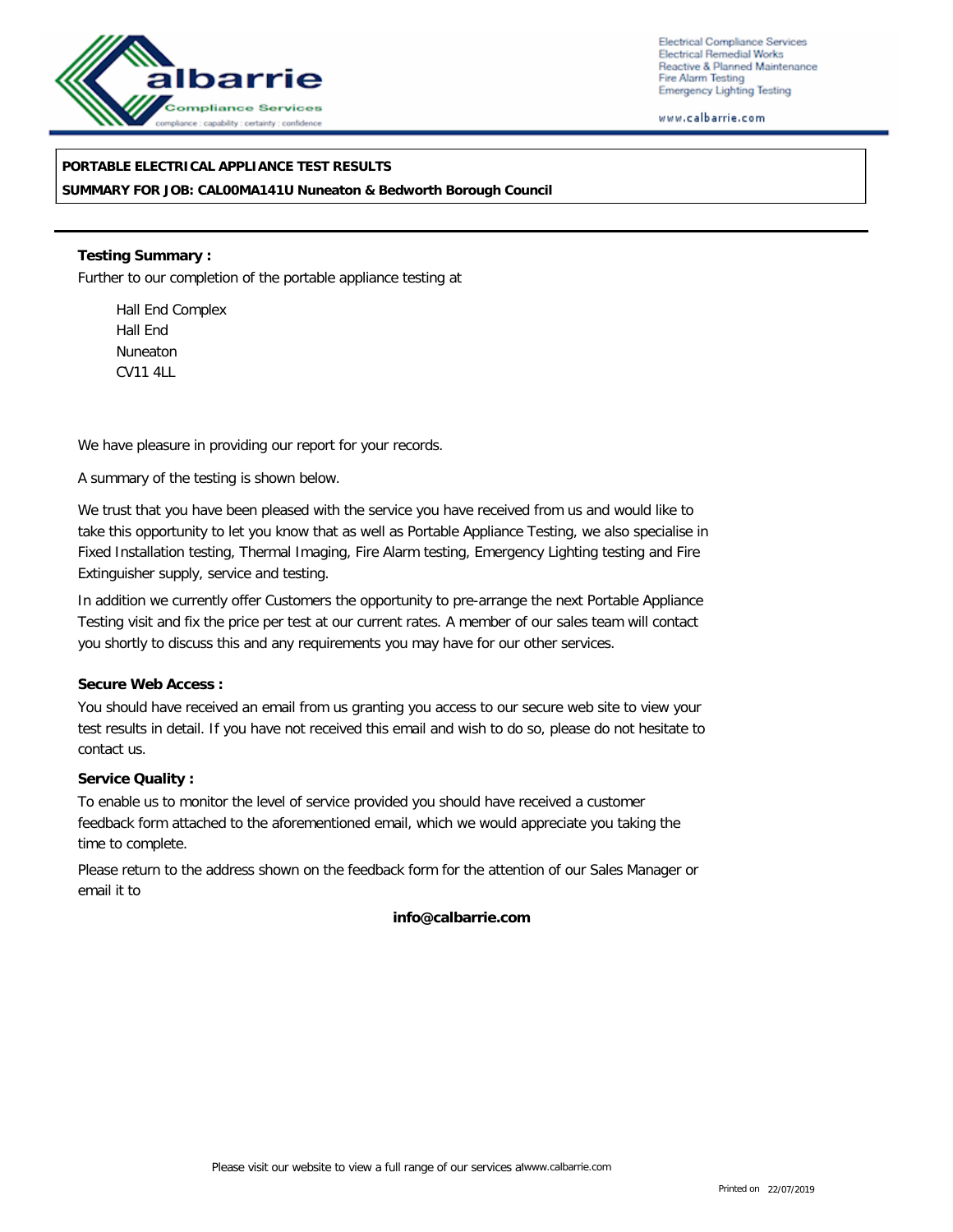

Electrical Compliance Services<br>Electrical Remedial Works<br>Reactive & Planned Maintenance<br>Fire Alarm Testing<br>Emergency Lighting Testing

www.calbarrie.com

## **CUSTOMER ACCEPTANCE**

| works as detailed. | I, the undersigned, confirm that the engineer has attended and carried out / completed to my satisfaction the |                 |
|--------------------|---------------------------------------------------------------------------------------------------------------|-----------------|
| Signature          | $B \cap F$                                                                                                    |                 |
| <b>Print Name</b>  | B.mcmahon                                                                                                     | Date 16/07/2019 |